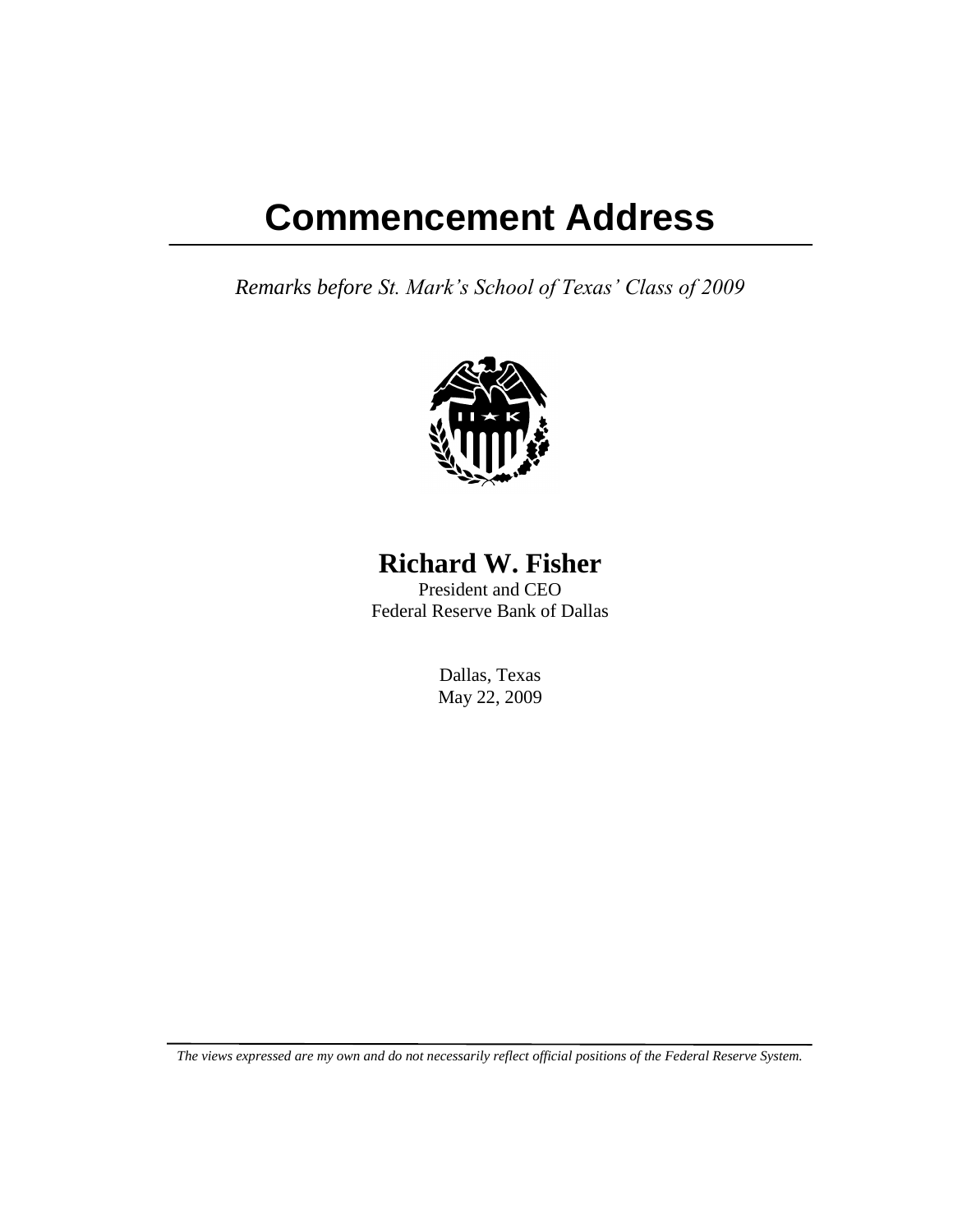## **Commencement Address**

## Richard W. Fisher

I have enjoyed a rich history with this great school. St. Mark's educated my two sons, Anders and James. My wife, Nancy, served on its board of trustees. Many of my closest and most respected friends proudly claim this fine institution as their alma mater. And I was delighted to hear this morning that William Hicks was this year's winner of the Richard and Nancy Fisher Community Service Award. I know and love St. Mark's. It is an honor to have been chosen to be your commencement speaker.

It is a special honor to be introduced by Arnie Holtberg, a great headmaster. The best definition of a leader that I know is summarized in John Paul Jones' creed. The "Father of the Navy" defined the perfect officer as a man "of liberal education, refined manners, punctilious courtesy, and the nicest sense of personal honor." That describes your headmaster to a "T." Mr. Holtberg, thank you for your leadership of this magnificent school.

Before I begin, I want the Class of 2009 to stand up. Look around this courtyard. All of these people have come to celebrate your success. These are your parents and grandparents, cousins, uncles and aunts, your brothers and sisters, your friends, your teachers and coaches and counselors. They have been by your side through joyful moments and less joyful ones. They have encouraged you. They have believed in you. And they have occasionally badgered and hectored you and driven you nuts. All to good effect. They are here with glad and happy hearts to celebrate your admission to the society of educated men. Give them a round of applause. Thank them for loving you.

Now, please be seated.

The only thing that now stands between you and the reception of your diploma is … me. So I will make it snappy.

By now, you have taken enough English and writing courses to know the definition of a good essay: It is a collection of other people's thoughts disguised as your own. Most graduation speeches are no different. The standard routine for a commencement speaker is to dig through *Bartlett's* or the *Oxford Dictionary of Quotations* to find something said by some sage that will grace a graduation ceremony with a lesson you can take with you as you go off into this mysterious and challenging world.

To find something profound that I might pinch for your amusement this evening, I poured over the sayings of the great minds of the ages: Plato, Socrates, Mencius, Muhammed, St. Augustine, Voltaire, Martin Luther … Manny Ramirez, Miley Cyrus.

The maxims put forward by the sages of the ages are inspiring, but as Marksmen, you already know them: be disciplined; be prepared; be loyal and thrifty and brave; don't waste your talents; question authority (but not the headmaster); take risks; push the envelope; be true to yourself, to your school, to your country; never promise more than you can deliver; never compromise your integrity; never forget that you have been given talent to do good; never, never, never, never give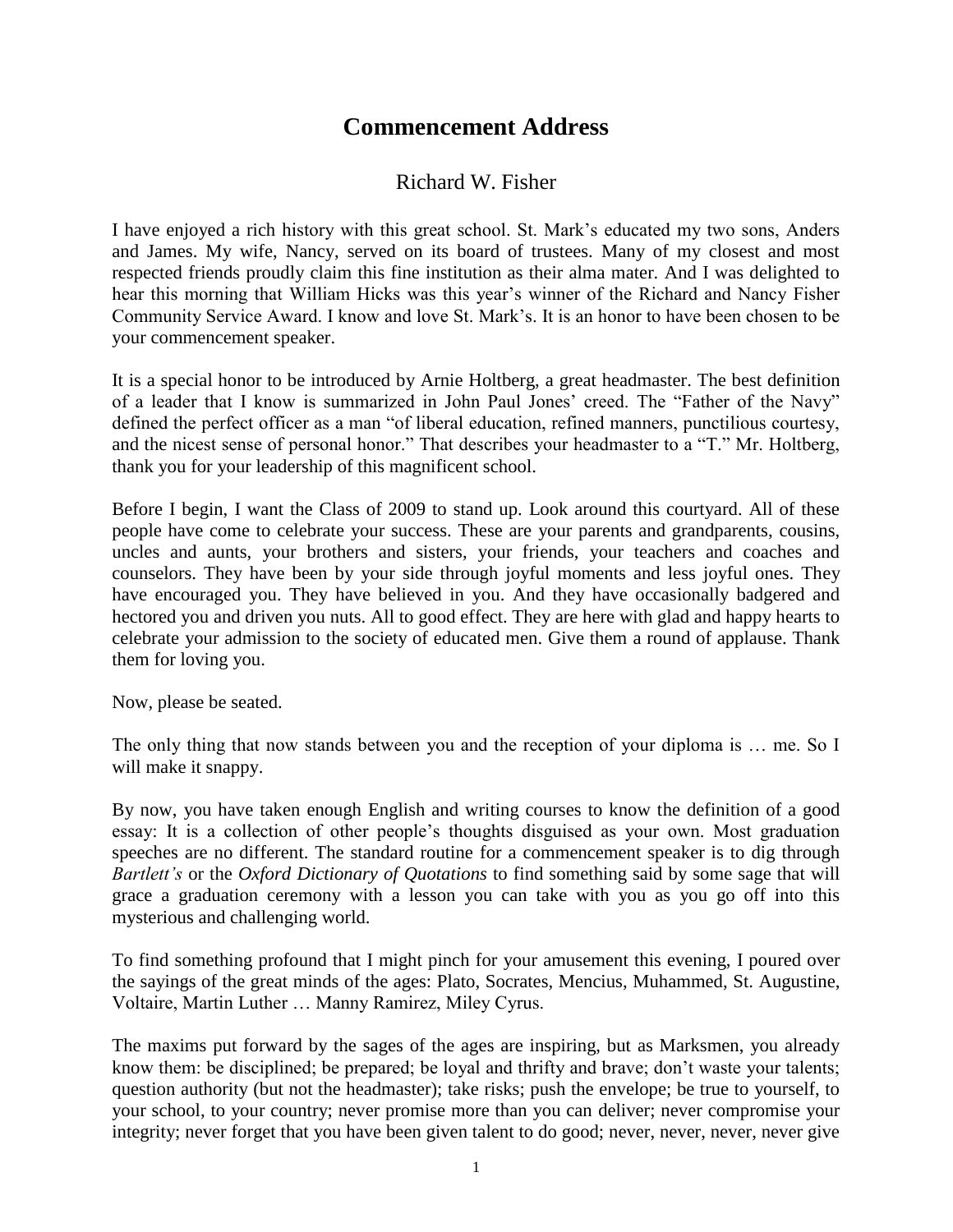up the pursuit of excellence.

These are all good words. But, truth be told, it would save time and expedite many a graduation ceremony if its organizers would forgo the speaker and simply remind the graduating class to occasionally read or listen to the books-on-tape versions of the Bible or the Koran or Shakespeare or Confucius—the ultimate sources of almost every graduation speech I have ever read or listened to.

How could I, a lowly central banker whose musings are given to the arcana of economic and monetary policy, possibly improve upon the wisdom of the ultimate sources? Not easily. So I dug deep into my memory banks and called upon a source more erudite than Shakespeare and more insightful than Confucius … my mother.

My mother was a stoic Norwegian. She was born and raised in an outpost in South Africa, lost her father when she was 4 in the Spanish flu epidemic of 1918 and grew up without the benefit of the type of education you have received at St. Mark's. Yet she was a wise woman. She was a kind of female Nordic Yogi Berra: She dispensed exquisite pearls of wisdom to her three boys. One is especially germane for this evening. She would say: "Never let your brains go to your head." The pun is horrific but the message is profound: To achieve success you will need to keep your superb education and your talent in perspective. Brains and the gift of talent are necessary but insufficient for success in life.

Time and again, in business and research labs and universities and government, we see instances where men and women of towering intellect get far at first but ultimately snatch defeat from the jaws of victory. They do so because they have forgotten to develop their emotional quotient with the same devotion they applied to developing their intellectual quotient. My heartfelt advice to you is to work as hard on expanding your EQ as you have on harnessing your IQ. You all have great futures ahead of you. You will get there just as fast and enjoy it more if you remember that a sound mind resides most comfortably in a sound, well-rounded person and that a sound, wellrounded person has more than a superior education and brain. The whole person is as important an achievement for those few who have been admitted to the "society of educated men and women" as is the achievement of intellectual excellence. Again, remember the creed of John Paul Jones. Being possessed of refined manners, punctilious courtesy and the nicest sense of personal honor are just as important to the success of a leader as a great education.

Which brings me to the last requirement for a commencement oration: a smattering of Latin. You don't sound serious at a commencement unless you show off your command of an ancient tongue. A serious speaker might conclude with *labor omnia vincit*—a stern reminder that labor conquers all things. It is true, indeed, that you can't rest on your laurels or your good family name or a St. Mark's education or luck. You have to work hard to succeed. And to do so you have to remember *mens sana en corpore sano*—a sound mind resides best in a sound body.

But that is way too ponderous. This is a festive night! So I will conclude with "*Bubbus, sed possum explicare; non sed possum comprehendere.*"

For those of you unschooled in the language of the ancient Romans, that is Texas-ized Latin for "Bubba, I can explain it to you, but I can't understand it for you."